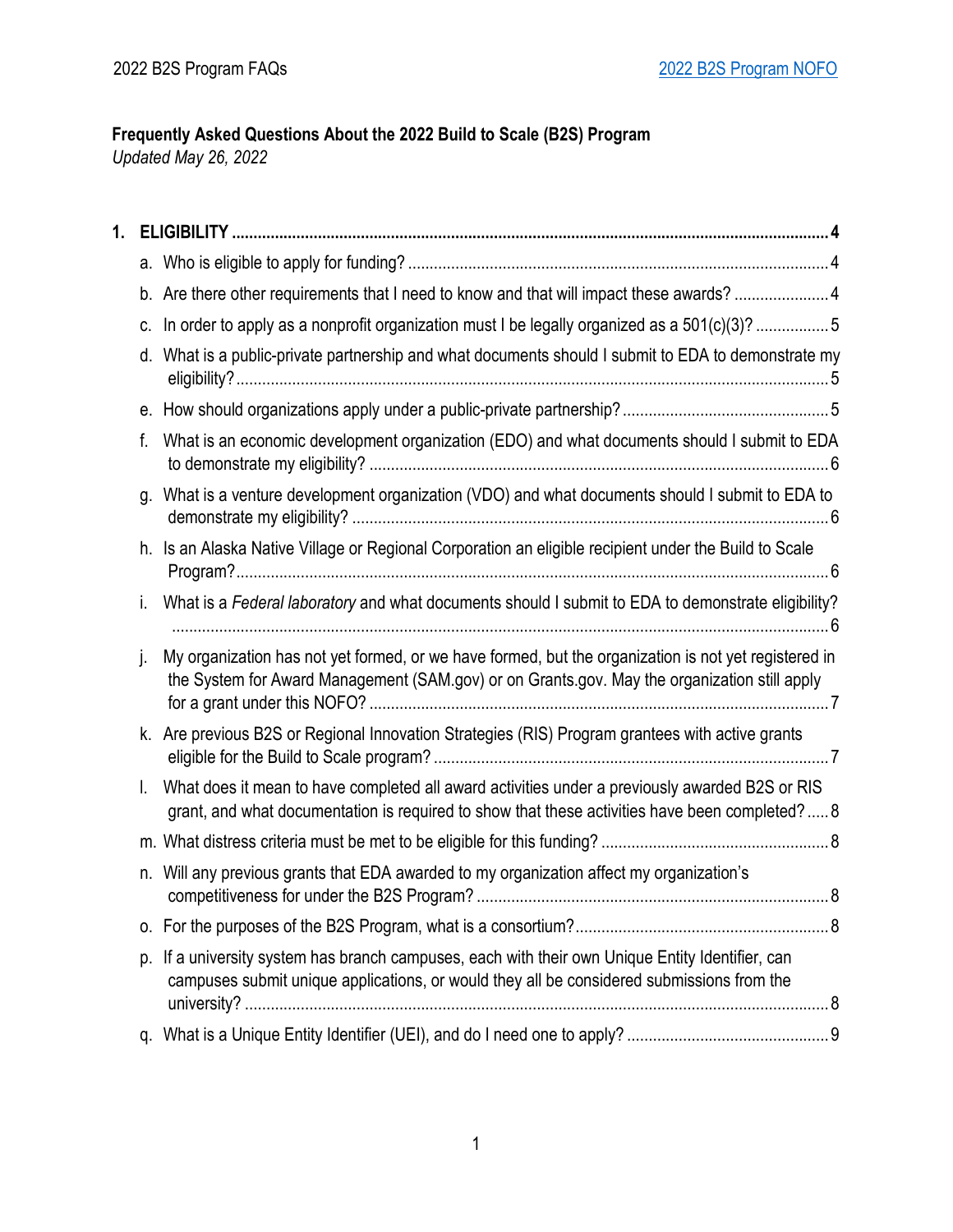|    |    | r. According to the list of eligible applicants, my project must be supported by a State or a political<br>subdivision of a State. What is a political subdivision of a State? How should I demonstrate the |  |
|----|----|-------------------------------------------------------------------------------------------------------------------------------------------------------------------------------------------------------------|--|
| 2. |    |                                                                                                                                                                                                             |  |
|    |    | a. Are co-applicants allowed? Must we designate a lead applicant for our application?9                                                                                                                      |  |
|    |    | b. How do you determine whether an entity is a co-applicant? What forms are co-applicants required                                                                                                          |  |
|    |    |                                                                                                                                                                                                             |  |
|    |    |                                                                                                                                                                                                             |  |
| 3. |    |                                                                                                                                                                                                             |  |
|    |    | a. Are applicants required to submit a separate application for the Venture Challenge and Capital                                                                                                           |  |
|    |    |                                                                                                                                                                                                             |  |
|    |    | c. Since all applications must be submitted through Grants.gov, what should I do in the case of                                                                                                             |  |
| 4. |    |                                                                                                                                                                                                             |  |
|    |    | a. The NOFO discusses a maximum amount for an EDA grant, but can applicants apply for less than                                                                                                             |  |
|    |    |                                                                                                                                                                                                             |  |
|    | C. | The NOFO indicates that applicants must include a budget narrative, but the required SF-424A<br>Budget Information Non-Construction Programs form seems to cover that information. Are those                |  |
|    |    |                                                                                                                                                                                                             |  |
|    |    |                                                                                                                                                                                                             |  |
|    | f. |                                                                                                                                                                                                             |  |
|    |    | g. How do you determine allowable expenses that can be charged to the award?11                                                                                                                              |  |
|    | h. |                                                                                                                                                                                                             |  |
|    | i. |                                                                                                                                                                                                             |  |
|    | j. |                                                                                                                                                                                                             |  |
|    | k. | Does EDA allow program income to be considered matching share or an addition to the award?13                                                                                                                |  |
|    | I. |                                                                                                                                                                                                             |  |
|    |    | m. Regarding the 1:1 matching share minimum: we have members donate on a yearly basis to gain<br>access to our recommendations and events. Would this qualify as match under this program?13                |  |
|    |    | n. May funds from other federal financial assistance awards serve as matching funds under this                                                                                                              |  |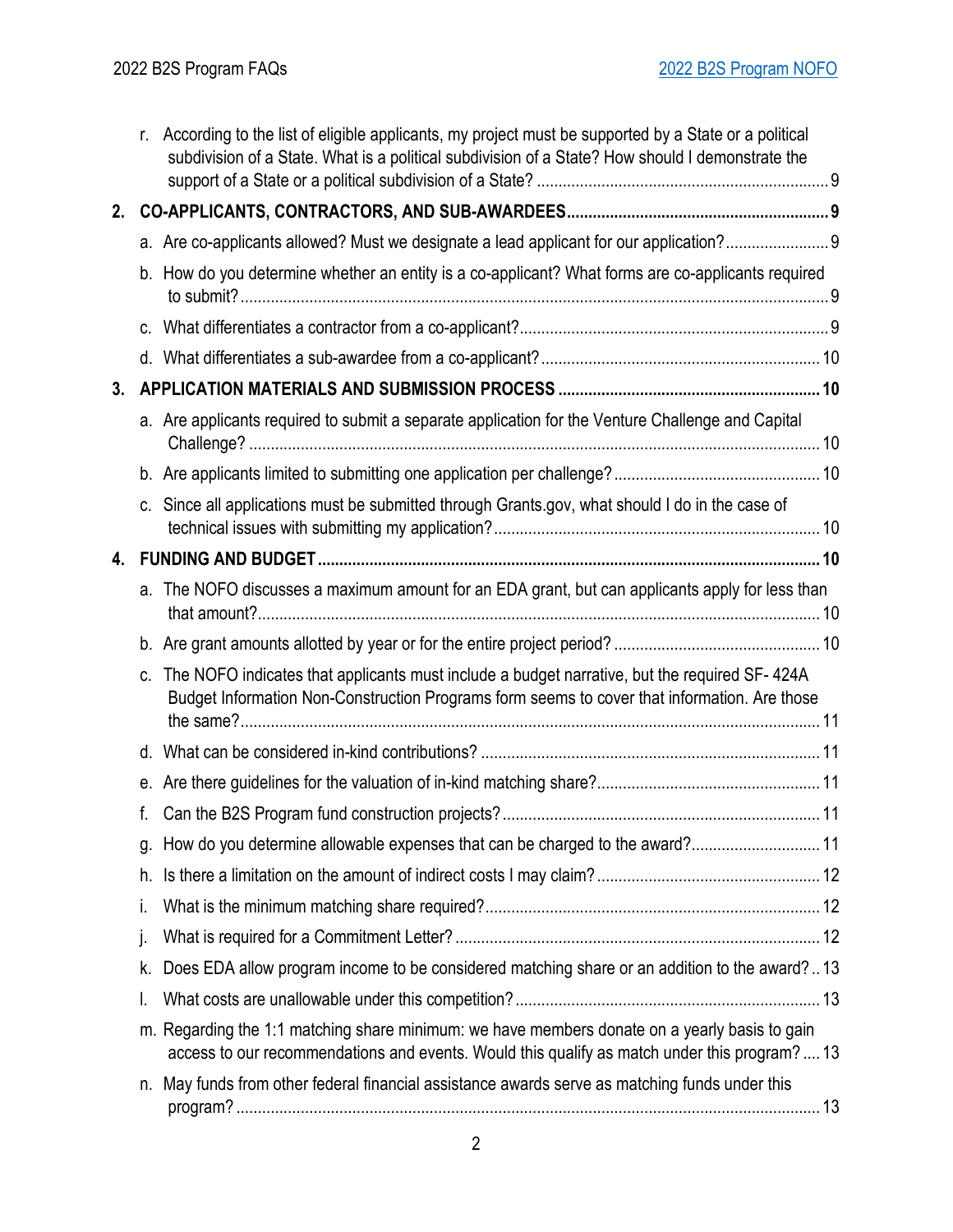|    |    | o. Can we use Department of the Treasury State and Local Fiscal Recovery Funds (SLFR Funds) as                                                                                                        |  |
|----|----|-------------------------------------------------------------------------------------------------------------------------------------------------------------------------------------------------------|--|
|    |    |                                                                                                                                                                                                       |  |
|    | q. | May unrecovered indirect costs count towards the required matching share? 14                                                                                                                          |  |
|    | r. |                                                                                                                                                                                                       |  |
|    | S. | Our matching funds are coming from a source that approves funding on an annual basis. Are we<br>able to indicate on the commitment letter that funding will be approved annually? If so, what sort of |  |
|    | t. |                                                                                                                                                                                                       |  |
|    |    | u. Can EDA funds be used for a prize competition among program participants? 14                                                                                                                       |  |
| 5. |    |                                                                                                                                                                                                       |  |
|    |    |                                                                                                                                                                                                       |  |
|    |    |                                                                                                                                                                                                       |  |
|    |    |                                                                                                                                                                                                       |  |
| 6. |    |                                                                                                                                                                                                       |  |
|    |    |                                                                                                                                                                                                       |  |
|    |    | b. When is the deadline for submission and where do I submit the application? 15                                                                                                                      |  |
|    |    | Where can I access the most up-to-date State Single Point-of-Contact (SPOC) list related to<br>Executive Order 12372, "Intergovernmental Review of Federal Programs"? 15                              |  |
|    |    | d. How many letters of support from State or a political subdivision of a State are necessary if I'm                                                                                                  |  |
| 7. |    |                                                                                                                                                                                                       |  |
|    |    |                                                                                                                                                                                                       |  |
| 8. |    |                                                                                                                                                                                                       |  |
|    |    |                                                                                                                                                                                                       |  |
| 9. |    |                                                                                                                                                                                                       |  |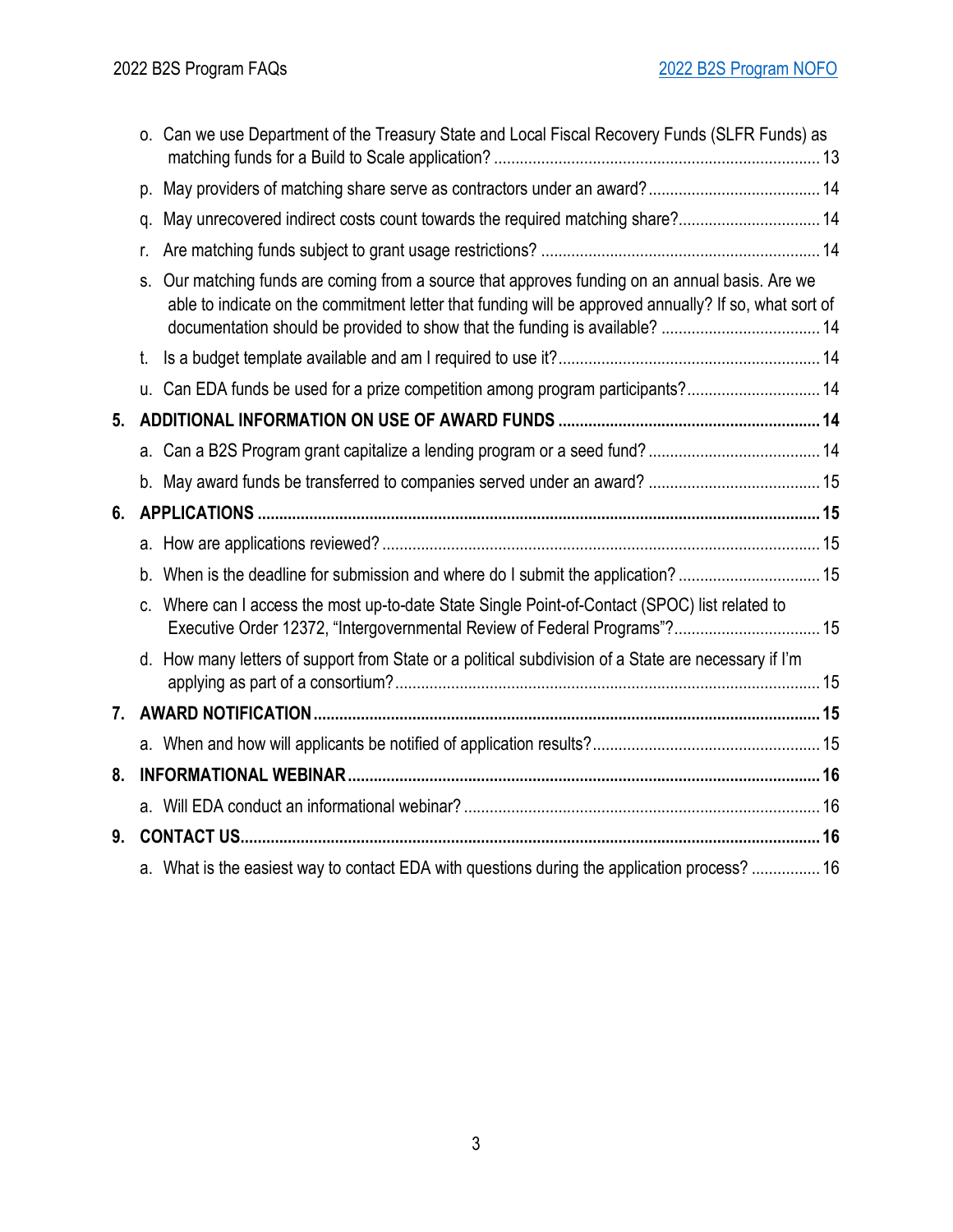## <span id="page-3-0"></span>**1. ELIGIBILITY**

### <span id="page-3-1"></span>**a. Who is eligible to apply for funding?**

The following entities are eligible B2S Program grant recipients:

- 1. a State;
- 2. an Indian tribe;
- 3. a city or other political subdivision of a State;
- 4. an entity that
	- a. is
		- i. a nonprofit organization,
		- ii. an institution of higher education,
		- iii. a public-private partnership,
		- iv. a science or research park,
		- v. a Federal laboratory,
		- vi. a venture development organization, or
		- vii. an economic development organization or similar entity that is focused primarily on improving science, technology, innovation, or entrepreneurship; and
	- b. has an application that is supported by a State or a political subdivision of a State; or
- 5. a consortium of any of the entities described in subparagraphs (1) through (4).

EDA has promulgated [regulations](https://www.ecfr.gov/cgi-bin/text-idx?SID=66ed8c3718c0f32a3bdce5c6c75cc9fe&mc=true&node=pt13.1.312&rgn=div5) that provide additional guidance on eligibility.[1](#page-3-3)

For-profit entities that are demonstrably institutions of higher education, parties to public-private partnerships, science or research parks, Federal laboratories, or economic development organizations or similar entities are eligible for funding; however, EDA strongly encourages for-profit entities to read these FAQs and the 2022 Notice of Funding Opportunity (NOFO) carefully, and to contact their EDA Economic Development Representative (EDR) early in the application process. EDR contact information is available at [https://eda.gov/contact/;](https://eda.gov/contact/) see question 9(a) of this document or section G of the [NOFO](https://www.grants.gov/web/grants/view-opportunity.html?oppId=339481) for more information about federal awarding agency contacts. Note that EDA is NOT authorized to provide grants to individuals under this Program.

# <span id="page-3-2"></span>**b. Are there other requirements that I need to know and that will impact these awards?**

Yes, EDA award recipients must comply with the Uniform Administrative Requirements, Cost Principles, and Audit Requirements for Federal Awards at 2 CFR part 200 ("Uniform Guidance"), the Department of Commerce Financial Assistance Standard Terms and Conditions, and the Pre-Award Notification Requirements for Grants and Cooperative Agreements. In addition, recipients must comply with applicable requirements of all other Federal laws, executive orders, regulations, and policies governing the B2S program. These include but are not limited to laws prohibiting discrimination on the basis of race, color, national origin, disability, age, religion, or sex.

<span id="page-3-3"></span><sup>1</sup> 13 CFR §§ 312.3 and 312.6.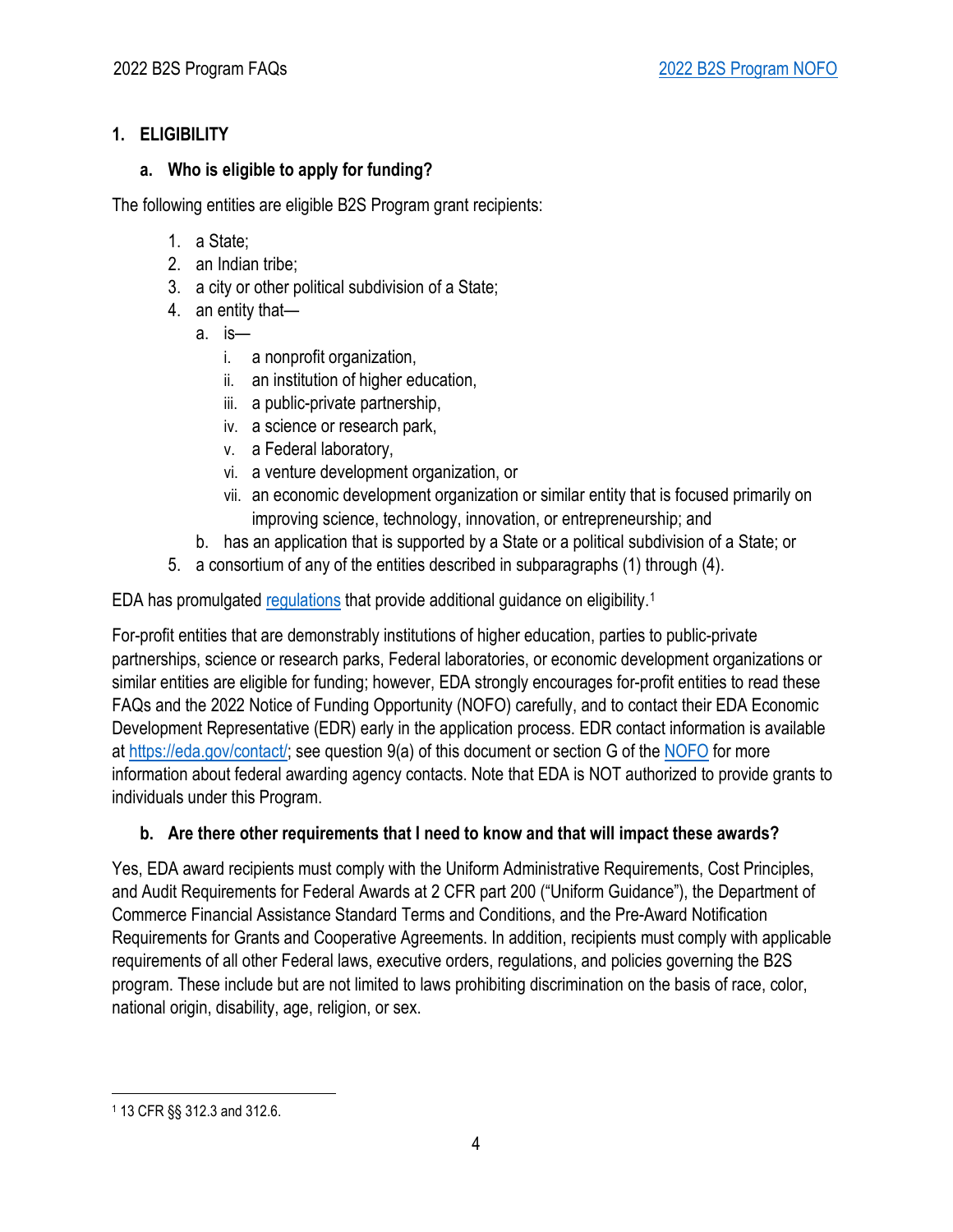# <span id="page-4-0"></span>**c. In order to apply as a nonprofit organization must I be legally organized as a 501(c)(3)?**

No; however, because EDA has adopted the definition of nonprofit organization as set forth in the Uniform Guidance, any entity applying as a nonprofit must provide information that the organization is: (1) operated primarily for scientific, educational, service, charitable, or similar purposes in the public interest; (2) not organized primarily for profit; and (3) uses its net proceeds to maintain, improve, or expand the operations of the organization.[2](#page-4-3)

## <span id="page-4-1"></span>**d. What is a public-private partnership and what documents should I submit to EDA to demonstrate my eligibility?**

EDA defines a public-private partnership as a relationship formalized by contractual agreement between a public agency and a private-sector entity that reasonably defines the terms of collaboration in the delivery and financing of a public project.[3](#page-4-4) EDA will typically review agreements for items such as the purpose and objectives of the partnership, the binding/contractual nature of the relationship, the duties and responsibilities of each party, and the duration of the agreement. The scope of the relationship documented in the agreement may be limited to the proposal set forth in a given partnership's grant application or may encompass a broader program, initiative, or other set of activities or goals. In most cases, a letter of support from a public entity alone, without additional documentation demonstrating a formal, binding relationship between the parties, will be found insufficient to establish eligibility under this entity category.

EDA reserves the right to request additional information from applicants to establish eligibility, as necessary. Applicants that have further questions concerning these documentation requirements should contact their EDA EDR; see question 9(a) of this document or section G of the [NOFO](https://www.grants.gov/web/grants/view-opportunity.html?oppId=339481) for more information about federal awarding agency contacts.

# <span id="page-4-2"></span>**e. How should organizations apply under a public-private partnership?**

Organizations that plan to apply to as a public-private partnership (PPP) may submit their applications in one of four ways:

- 1. The private entity that is party to the PPP applies on behalf of the PPP that includes the contractual agreement establishing the PPP, and that clearly documents the roles and responsibilities of each member of the PPP.
- 2. The public entity that is party to the PPP applies on behalf of the PPP that includes the contractual agreement establishing the PPP, and that clearly documents the roles and responsibilities of each member of the PPP.
- 3. The PPP applies as a single entity if:
	- a. the PPP is an established entity, independent of the parties to the PPP and with its own organizational structure and clearly defined management team; and
	- b. the application includes the contractual agreement establishing the PPP, and clearly documents the roles and responsibilities of each member of the PPP.

<span id="page-4-3"></span><sup>2</sup> 13 CFR § 312.3.

<span id="page-4-4"></span><sup>3</sup> 13 CFR § 312.3.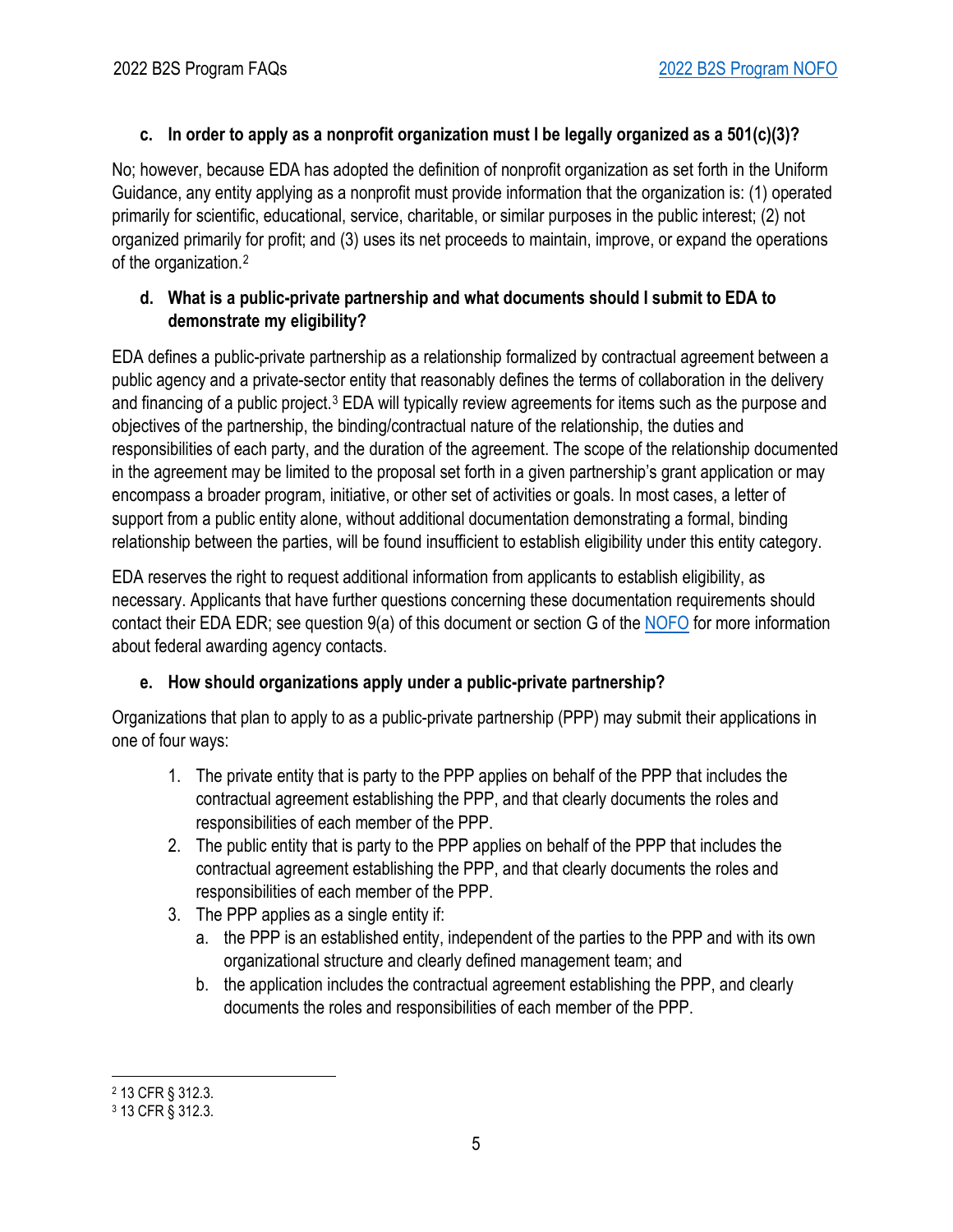If the public and private partners are equally involved in the management and/or carrying out of the grant, then the entities of the PPP should submit as co-applicants. The application should include the contractual agreement establishing the PPP, and clearly document the roles and responsibilities of each member of the PPP. See question 1(d) of this document for additional guidance on establishing a PPP through a formalized contractual agreement.

Note that regardless of the approach taken to submitting an application, each party to the PPP will be considered jointly and severally liable for fulfilling the terms of the award, including post-award grant reporting and all documentation requirements.

## <span id="page-5-0"></span>**f. What is an economic development organization (EDO) and what documents should I submit to EDA to demonstrate my eligibility?**

EDA defines an EDO as an organization focused primarily on improving science, technology, innovation, or entrepreneurship with a primary purpose to support the economic development of a community or region. In order to demonstrate eligibility status under this category, EDA will look to the organization's Articles of Incorporation, Charter, Resolutions, Bylaws, and/or other documents that may be relevant to establish the primary purpose of the organization. Applicants are encouraged to submit all relevant documentation to EDA for evaluation. EDA reserves the right to request additional information from applicants to establish eligibility, as necessary. If applicants have further questions concerning these documentation requirements, they should contact their EDA EDR; see question 9(a) of this document or section G of the [NOFO](https://www.grants.gov/web/grants/view-opportunity.html?oppId=339481) for more information about federal awarding agency contacts.

## <span id="page-5-1"></span>**g. What is a venture development organization (VDO) and what documents should I submit to EDA to demonstrate my eligibility?**

A VDO is a State or nonprofit organization that contributes to regional or sector-based economic prosperity by providing services for the purposes of accelerating the commercialization of research.[4](#page-5-4)

### <span id="page-5-2"></span>**h. Is an Alaska Native Village or Regional Corporation an eligible recipient under the Build to Scale Program?**

Yes, Alaska Native Villages or Regional Corporations (as defined in or established under the Alaska Native Claims Settlement Act) are eligible for awards under the B2S Program.

## <span id="page-5-3"></span>**i. What is a** *Federal laboratory* **and what documents should I submit to EDA to demonstrate eligibility?**

To begin, many Federal laboratories are eligible to apply under the B2S Program as a nonprofit organization or an institution of higher education. EDA strongly encourages such entities to apply under the B2S Program using those entity types.

To demonstrate eligibility as a Federal laboratory, an entity must include with its B2S application documentation that substantiates that the entity is a Federal laboratory. This may include the entity's

<span id="page-5-4"></span><sup>4</sup> 15 U.S.C. § 3722(a)(4).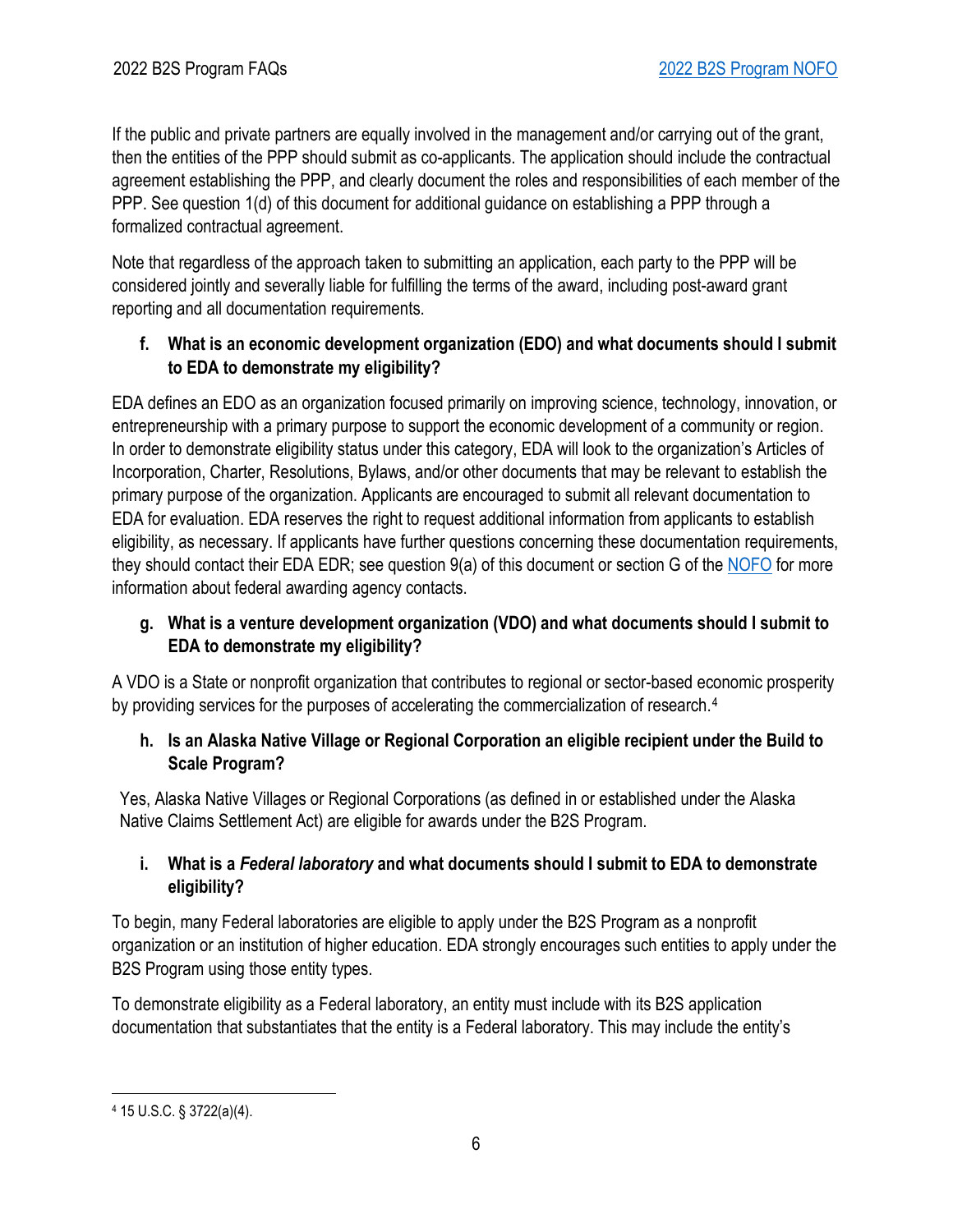articles of incorporation, bylaws, certificate of good standing, and authorizing statute and/or contract to operate a Federal laboratory.

EDA retains the discretion to determine whether an entity is eligible as a Federal laboratory for purposes of the B2S Program. In making this determination, EDA will review the documentation listed above. EDA often looks to the definition of "laboratory" at 15 U.S.C. § 3710a(d)(2), but EDA has not officially adopted that language as the definition of "Federal laboratory" for the B2S Program. Instead, EDA makes a case-bycase determination as to whether an entity is eligible as a Federal laboratory under the B2S Program.

Like all B2S Program applicants, an entity that wishes to apply as a Federal laboratory should verify, prior to applying, that the entity is authorized to receive federal grants and is also authorized to perform the scope of work of a B2S grant. The method to verify this will vary by entity, but often includes reviewing the entity's articles of incorporation and, if applicable, government contract to operate a Federal laboratory.

Lastly, a Federal laboratory should pay special attention to the general rule that federal funds may not be used as matching share under the B2S Program, discussed in section C.2. of the NOFO. While there are some exceptions (including federal grants made available under a federal statute that authorizes use of funds as match for other federal grant programs), funds appropriated by Congress to operate a Federal laboratory will generally not be allowable as matching share. This includes in-kind matching share funded with federal monies. A Federal laboratory wishing to use federal funds as matching share must include with its B2S application documentation that verifies the funds may be used as matching share under a federal grant; however, EDA retains discretion in determining whether any such funds may be used as matching share under a B2S award.

#### <span id="page-6-0"></span>**j. My organization has not yet formed, or we have formed, but the organization is not yet registered in the System for Award Management (SAM.gov) or on Grants.gov. May the organization still apply for a grant under this NOFO?**

In order to be considered for funding, applicants must submit a complete application by 11:59 p.m. Eastern Time on June 13, 2022 (which includes demonstrating SAM registration and applicant eligibility and which requires Grants.gov registration). EDA strongly encourages applicants who are in the process of forming or have formed but are not yet registered on Grants.gov to do so as soon as possible. Full application registration requirements include obtaining a unique entity identifier and an active registration in SAM.gov, a process that can take weeks. For further details, see section D.8 of the [NOFO.](https://www.grants.gov/web/grants/view-opportunity.html?oppId=339481)

## <span id="page-6-1"></span>**k. Are previous B2S or Regional Innovation Strategies (RIS) Program grantees with active grants eligible for the Build to Scale program?**

Organizations that, as of November 1, 2022, have not completed award activities under a previously awarded grant for the Venture Challenge, Industry Challenge, or i6 Challenge (the predecessor to the Venture Challenge) are not eligible for a 2022 Venture Challenge grant. Correspondingly, organizations that, as of November 1, 2022, have not completed award activities under a previously awarded grant for the Capital Challenge or Seed Fund Support (the predecessor to the Capital Challenge) are not eligible for a 2022 Capital Challenge grant. Organizations with an active award may apply under the other Challenge (Venture or Capital) that differs from their current award. For example, a current Seed Fund Support recipient could apply for funding under the Venture Challenge.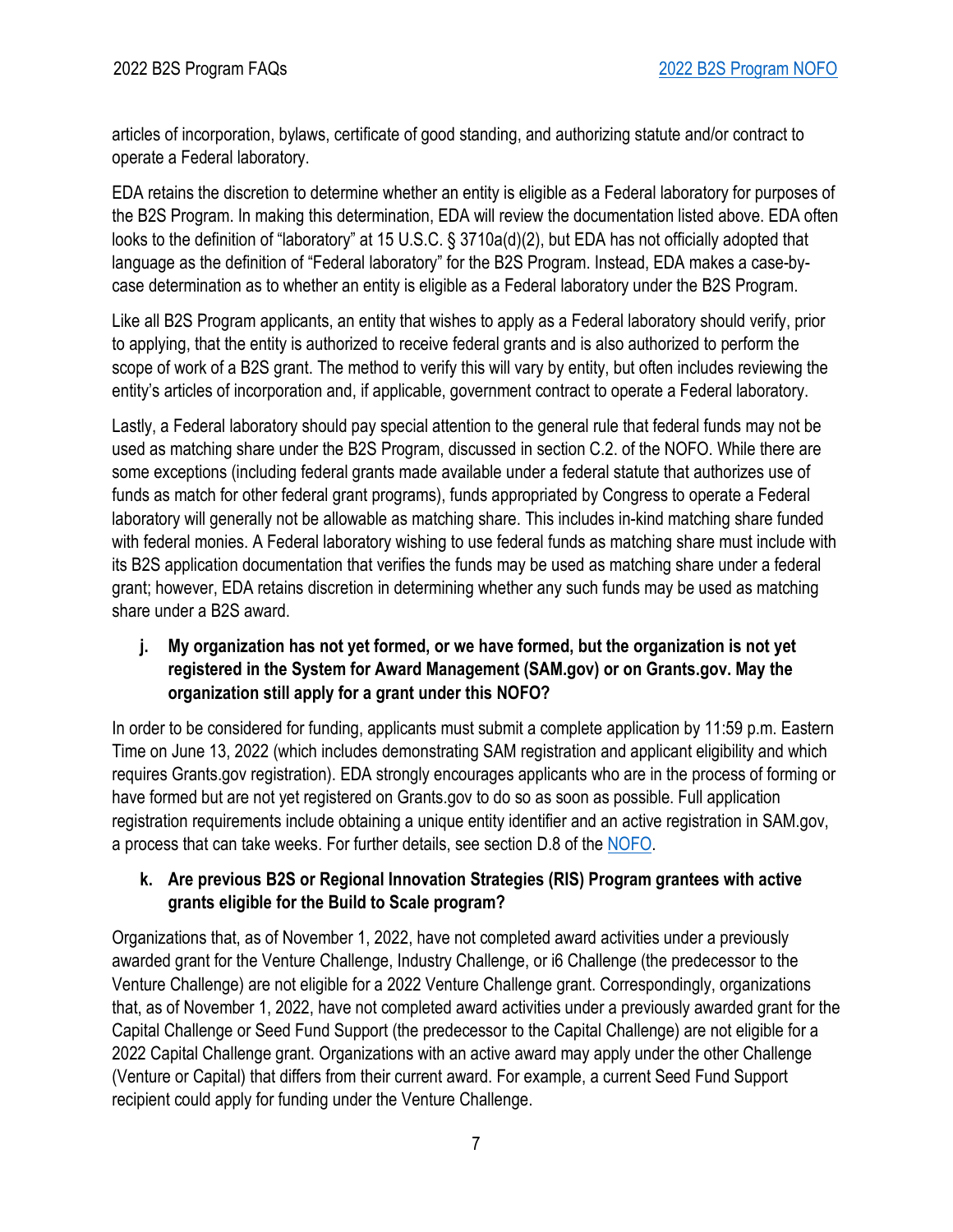Notwithstanding the above, B2S or RIS grantees operating within the period of performance of a B2S or RIS Program award under a prior year's competition may apply for a grant under the corresponding challenge if the organization applies as part of a separate and distinct entity or group of entities, such as a public-private partnership or a consortium, so long as that separate and distinct entity or group of entities is not itself operating completing award activities of an active B2S or RIS program award under the corresponding challenge.

<span id="page-7-0"></span>**l. What does it mean to have completed all award activities under a previously awarded B2S or RIS grant, and what documentation is required to show that these activities have been completed?**

Organizations that are current recipients of a previous B2S or RIS award may be eligible to apply under the corresponding Challenge if award activities will be completed before November 1, 2022. If the current award has an end date prior to November 1, 2022, then no additional documentation is required. If the current award has an end date on or after November 1, 2022, then the organization must include with its B2S application a project timeline or similar documentation that would allow EDA to reasonably conclude that award activities will end before November 1, 2022. Applicants may reach out to oie@eda.gov with any questions related to their eligibility status.

## <span id="page-7-1"></span>**m. What distress criteria must be met to be eligible for this funding?**

Unlike most of EDA's other programs which are authorized under the Public Works and Economic Development Act of 196[5](#page-7-5),<sup>5</sup> the B2S Program is authorized under section 27 of the Stevenson-Wydler Technology Innovation Act of 1980 (Section 27).<sup>[6](#page-7-6)</sup> Section 27 does not require applicants to meet specific regional distress criteria to be eligible for award under the B2S Program.

## <span id="page-7-2"></span>**n. Will any previous grants that EDA awarded to my organization affect my organization's competitiveness for under the B2S Program?**

No, unless your organization has an active B2S or RIS grant (see question 1(i) of this document). However, the Grants Officer may take into consideration past performance on previous awards when selecting applications for award.

# <span id="page-7-3"></span>**o. For the purposes of the B2S Program, what is a consortium?**

A consortium is two or more eligible entities jointly applying for an award as co-applicants.

### <span id="page-7-4"></span>**p. If a university system has branch campuses, each with their own Unique Entity Identifier, can campuses submit unique applications, or would they all be considered submissions from the university?**

Applicants must have their own Unique Entity Identifier (UEI) to be considered a distinct applicant. As long as an individual UEI is provided for each application, applications can be submitted for different branch campuses.

<span id="page-7-5"></span><sup>5</sup> 42 U.S.C. § 3121, et seq.

<span id="page-7-6"></span><sup>6</sup> 15 U.S.C. § 3722.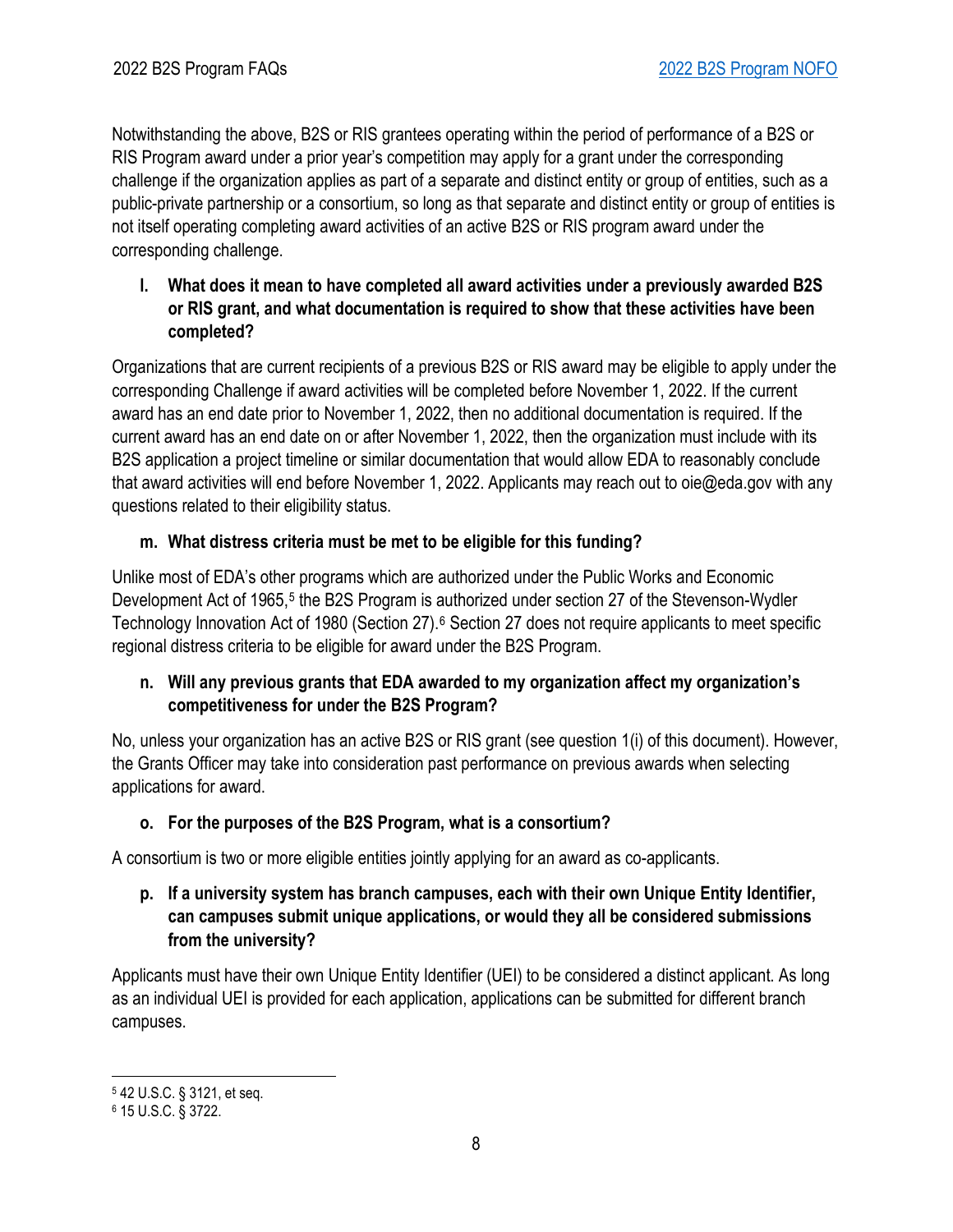# <span id="page-8-0"></span>**q. What is a Unique Entity Identifier (UEI), and do I need one to apply?**

As of April 4th, the federal government stopped requiring entities to have a DUNS number to apply for funding. This number has been replaced by the Unique Entity Identifier (UEI), which is now required in Grants.gov, for each application. Additional guidance on the implications of this transition on submitting grant applications is provided here: [https://www.grants.gov/forms/planned-uei-updates.html.](https://www.grants.gov/forms/planned-uei-updates.html)

## <span id="page-8-1"></span>**r. According to the list of eligible applicants, my project must be supported by a State or a political subdivision of a State. What is a political subdivision of a State? How should I demonstrate the support of a State or a political subdivision of a State?**

A political subdivision of a state is a unit of government created by and under the authority of a state, such as a county or city. To demonstrate the support of a State or a political subdivision of a State, an applicant may include a letter from executive branch officials (e.g. State governors, State cabinet members, mayors, or other municipal executives) and State and local legislators (e.g. State legislators, city councilpersons). Note that applicants that are a State, Indian tribe, city or other political subdivision of a State, or an institution of higher education that is 100% publicly controlled, need not demonstrate the support of a State or a political subdivision of a State.

# <span id="page-8-2"></span>**2. CO-APPLICANTS, CONTRACTORS, AND SUB-AWARDEES**

# <span id="page-8-3"></span>**a. Are co-applicants allowed? Must we designate a lead applicant for our application?**

Co-applicants ARE allowed. However, in the event of an award, one of the recipients will need to serve as the fiscal agent for the grant and distribute funds to the co-recipient(s). It is not possible for more than one recipient to draw down award funds. It is not necessary to designate a lead applicant at the time of application.

### <span id="page-8-4"></span>**b. How do you determine whether an entity is a co-applicant? What forms are co-applicants required to submit?**

If another entity will be partnered with the lead applicant in managing and implementing the scope of work of an award, then that entity may be considered a co-applicant. For assistance identifying co-applicants, please reach out to your EDA EDR; see question 9(a) of this document or section G of the [NOFO](https://www.grants.gov/web/grants/view-opportunity.html?oppId=339481) for more information about federal awarding agency contacts. Co- applicants are generally required to submit the same forms that the primary applicant must submit.

See section D.2 and Appendix B of the [NOFO](https://www.grants.gov/web/grants/view-opportunity.html?oppId=339481) for specific application requirements and a comprehensive checklist of the documents required for all co-applicants. All co-applicants must meet the eligibility requirements described above.

# <span id="page-8-5"></span>**c. What differentiates a contractor from a co-applicant?**

Co-applicants jointly manage and implement the scope of work of an award. In contrast, contractors provide goods and services for the applicant's or co-applicants' use in performing the scope of work of an award. For more information on determining whether a third-party is a contractor, see 2 CFR § 200.331 (Subrecipient and contractor determinations).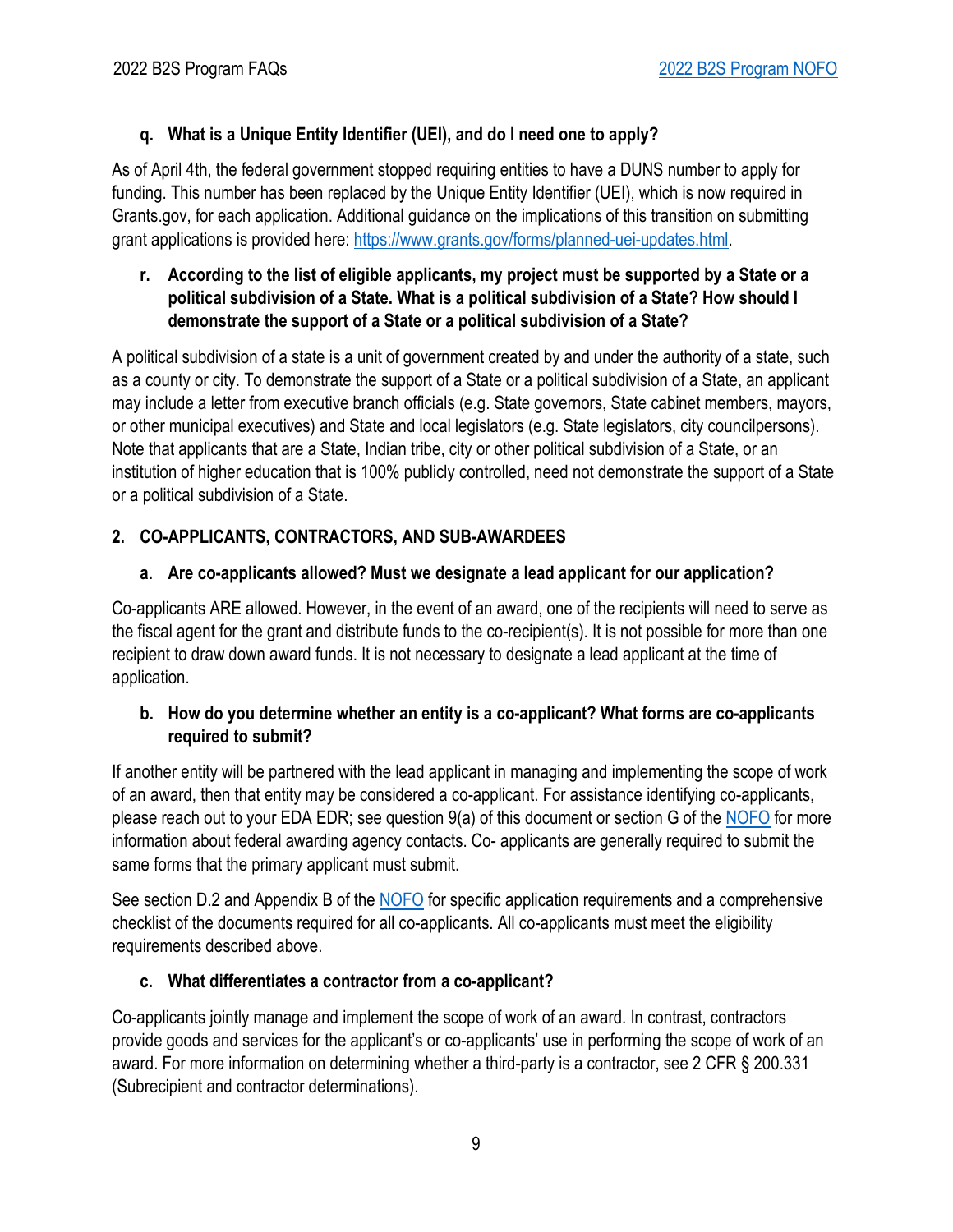Contracts must be procured in accordance with the procurement standards at 2 CFR §§ 200.317-327 of the Uniform Guidance (discussed above in question 1(b)).

### <span id="page-9-0"></span>**d. What differentiates a sub-awardee from a co-applicant?**

Co-applicants jointly manage and implement the scope of work of an award. In contrast, sub-awardees carry out a portion of project activities on behalf of the applicant or co-applicant(s). For more information on determining whether a third-party is a sub-awardee, see 2 CFR § 200.331 (Subrecipient and contractor determinations).

### <span id="page-9-1"></span>**3. APPLICATION MATERIALS AND SUBMISSION PROCESS**

### <span id="page-9-2"></span>**a. Are applicants required to submit a separate application for the Venture Challenge and Capital Challenge?**

Applicants may apply to either or both challenges under the B2S Program. If your organization wishes to apply to more than one challenge under the NOFO, you must submit a separate application for each challenge.

### <span id="page-9-3"></span>**b. Are applicants limited to submitting one application per challenge?**

Yes, applicants are generally limited to submitting one application per challenge. However, an entity may also submit an application to the same challenge as part of a separate and distinct entity or group of entities, such as a public-private partnership or a consortium, although that separate and distinct entity or group of entities may not itself submit more than one application per challenge.

### <span id="page-9-4"></span>**c. Since all applications must be submitted through Grants.gov, what should I do in the case of technical issues with submitting my application?**

Grants.gov is not managed by EDA. In the case of technical difficulties with applying through Grants.gov, EDA recommends reaching out to the Grants.gov help desk. The help desk can be reached via email at [support@grants.gov](mailto:support@grants.gov) or via phone at 1-800-518-4726 (US) and 1-606-545-5035 (International).

### <span id="page-9-5"></span>**4. FUNDING AND BUDGET**

### <span id="page-9-6"></span>**a. The NOFO discusses a maximum amount for an EDA grant, but can applicants apply for less than that amount?**

Yes, an applicant can apply for less than the maximum amount stated in the NOFO. EDA encourages applicants to develop compelling proposals that efficiently use federal dollars.

### <span id="page-9-7"></span>**b. Are grant amounts allotted by year or for the entire project period?**

The maximum federal grant amounts under Build to Scale awards are as follows: up to \$2,000,000 for Venture Challenge at the Scale level, up to \$750,000 for Venture Challenge at the Build level, up to \$750,000 for Capital Challenge at the Deploy level, and up to \$300,000 for the Capital Challenge at the Form level. These funding levels are based on the entire project period, not per year.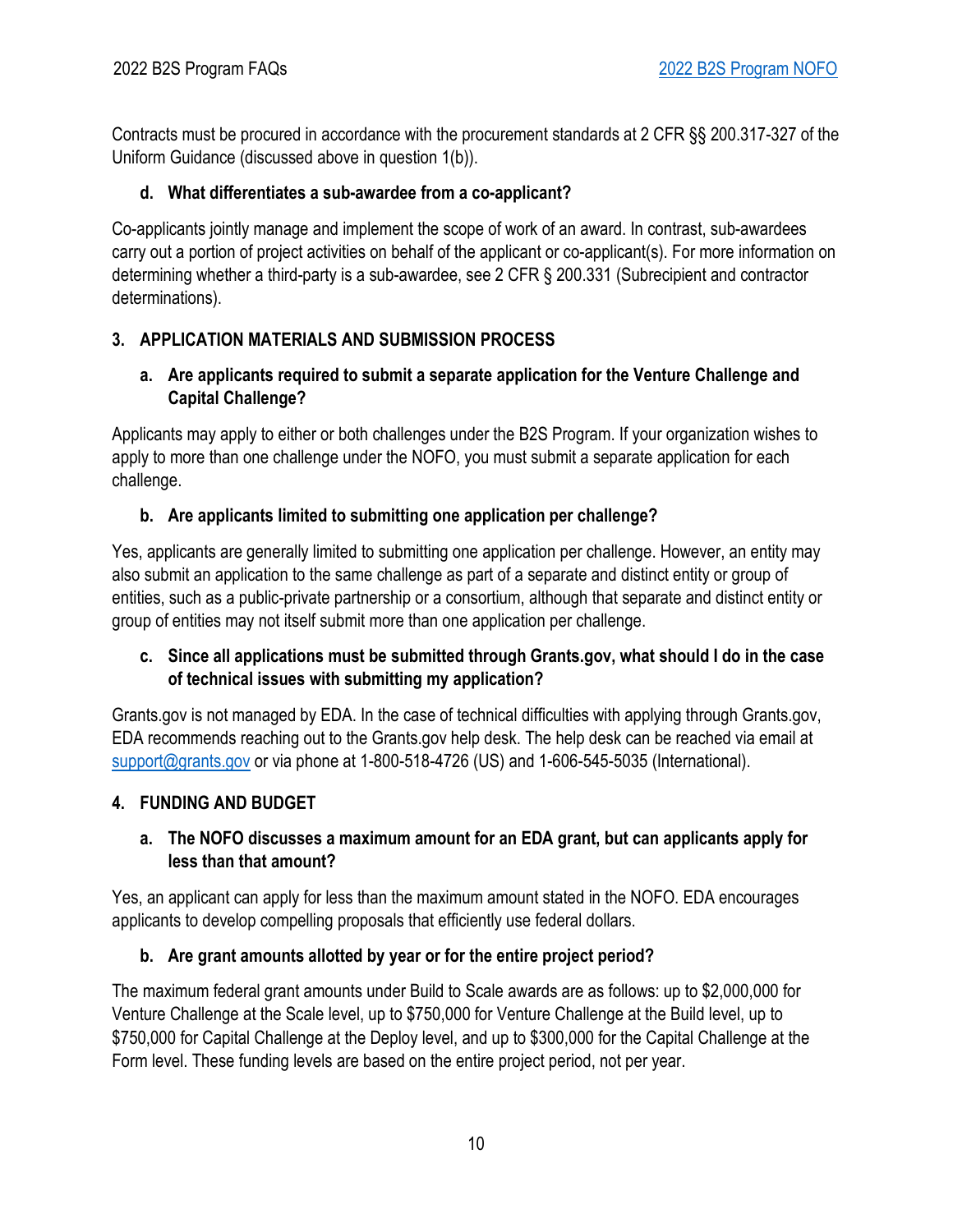<span id="page-10-0"></span>**c. The NOFO indicates that applicants must include a budget narrative, but the required SF-424A Budget Information Non-Construction Programs form seems to cover that information. Are those the same?**

No, the Budget Narrative and the SF-424A (Budget Information Non-Construction Programs) are separate and distinct required documents. The SF-424A identifies the totals per budget line item. The budget narrative identifies and justifies how the funds in each budget line item will be used to support the proposed project and links each line item to its relevant commitment letter or funding source. Budget narrative line items and whole budget totals should mathematically match the total project costs listed in the appropriate totals fields of the SF-424A and question 18, line g ("TOTAL") of the SF-424. Applicants are strongly encouraged to review the "Application and Submission Information" (section D) in the [NOFO](https://www.grants.gov/web/grants/view-opportunity.html?oppId=339481) for further information. Applicants are encouraged to use the optional Budget and Staffing plan template on EDA's website at [https://www.eda.gov/oie/buildtoscale/.](https://www.eda.gov/oie/buildtoscale/)

## <span id="page-10-1"></span>**d. What can be considered in-kind contributions?**

In-kind contributions provided by the applicant may be used to meet the required non-Federal share of the total project costs. In-kind contributions are non-cash contributions directly related to the proposed project, and typically include items such as space, equipment, or services. Itemized valuations for all in-kind contributions must be included in the Budget Narrative. All in-kind contributions must be eligible project costs and be valued in accordance with the Cost Principles at 2 CFR 200, subpart E.

# <span id="page-10-2"></span>**e. Are there guidelines for the valuation of in-kind matching share?**

To allow EDA to verify the value of in-kind matching share, applicants must provide an explanation of how in-kind matching share is valued and calculated and/or provide supporting documentation. In-kind matching share must be valued pursuant to the provisions of the Uniform Guidance, including 2 CFR §§ 200.306 and 200.434.

# <span id="page-10-3"></span>**f. Can the B2S Program fund construction projects?**

Construction activities are not allowable, except in limited circumstances related to equipment installation. For the purposes of an award made pursuant to this NOFO, construction includes any activity that disturbs the ground or modifies a structure. The purchase of equipment and equipment-related modifications or renovations of a facility are allowable, but only to the extent that such equipment and any related modifications or renovations are used to support another eligible activity under the award.<sup>[7](#page-10-5)</sup>

# <span id="page-10-4"></span>**g. How do you determine allowable expenses that can be charged to the award?**

Allowable costs incurred are subject to 2 CFR 200, subpart E. If applicants have questions concerning whether a particular cost is allowable, they should contact their EDR; see question 9(a) of this document or section G of th[e NOFO](https://www.grants.gov/web/grants/view-opportunity.html?oppId=339481) for more information about federal awarding agency contacts.

Some additional costs are not allowable under any Build to Scale award, whether a Venture or Capital Challenge award. These include certain of the following costs: construction, equity investments & loans, subsidies to participant firms, advertising & marketing, internships & wages/stipends, and cloud service

<span id="page-10-5"></span><sup>7</sup> See 13 CFR § 312.7(a)(9) and (b)(3).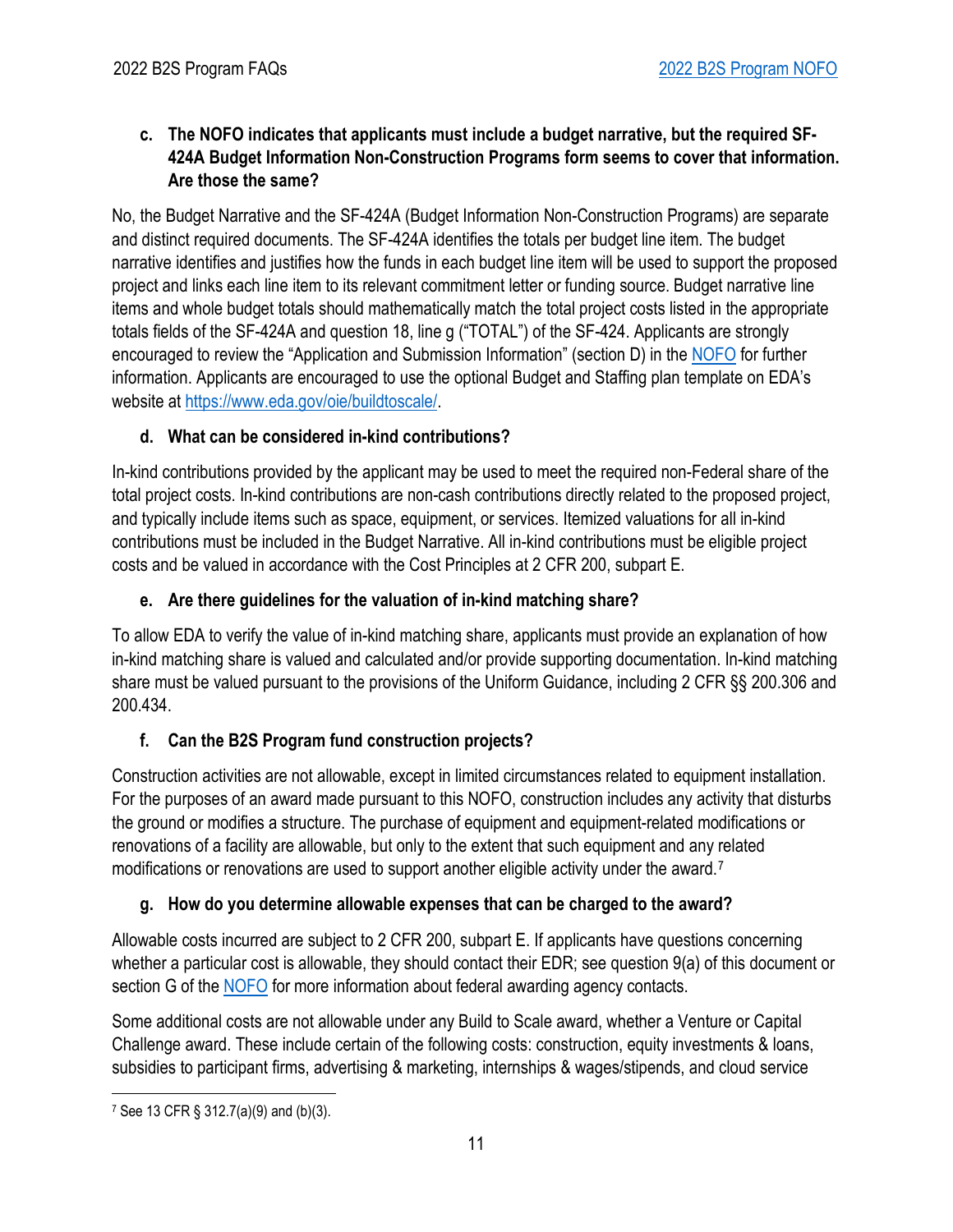credits. Such costs may not be charged to the federal share or to the matching share of a Build to Scale award. See Section D.7 of the [NOFO](https://www.grants.gov/web/grants/view-opportunity.html?oppId=339481) for more information on each of these costs.

### <span id="page-11-0"></span>**h. Is there a limitation on the amount of indirect costs I may claim?**

In general, indirect costs are allowed based on the rate approved by an organizations cognizant federal agency. EDA requires copies of applicants' currently approved indirect cost rate agreement, if any, at the time of application. However, indirect cost rate requirements vary by type of organization and whether an entity has a current approved indirect cost rate agreement. Applicants that are new to the Federal grant process or do not have a current indirect cost rate are encouraged to discuss indirect cost rates with their designated EDA EDR; see question 9(a) of this document or section G of the [NOFO](https://www.grants.gov/web/grants/view-opportunity.html?oppId=339481) for more information about federal awarding agency contacts.

## <span id="page-11-1"></span>**i. What is the minimum matching share required?**

Applicants must provide a minimum of one-to-one (i.e. 50 percent of the total project budget) in matching share under both challenges. Applicants must demonstrate that this matching share (cash, in-kind, or a combination of cash and in-kind contributions) is available as needed, unencumbered, and committed to the project. Applicants should also consider the nature and source of the matching share, as funds from Federal sources often cannot be considered as matching funds for other Federal projects. The budget narrative, SF-424A, and commitment letters should clearly and consistently document the total project budget and should delineate and substantiate matching share, both cash and in-kind, including appropriate valuations.

# <span id="page-11-2"></span>**j. What is required for a Commitment Letter?**

Applicants must submit commitment letters or equivalent documents for all matching funds (whether cash or in-kind) from all sources (i.e., any applicant, any co-applicants, and any other sources of matching funds) that are SIGNED BY AN AUTHORIZED REPRESENTATIVE of the contributing organization. (Authorized representatives must have the authority to execute documents and to obligate and expend funds on behalf of their respective organizations.)

Each matching share commitment letter must:

- 1. state whether the contribution is cash or in-kind;
- 2. if in-kind, provide a valuation for in-kind contributions;
- 3. state whether the contribution is from a non-federal source or from a federal source that is explicitly authorized by statute to be used as matching share; and
- 4. state that, at the time of award, the matching share
	- a. is committed to the project,
	- b. will be available as needed, and
	- c. is neither conditioned nor encumbered in any way that would preclude its use consistent with the requirements of EDA investment assistance.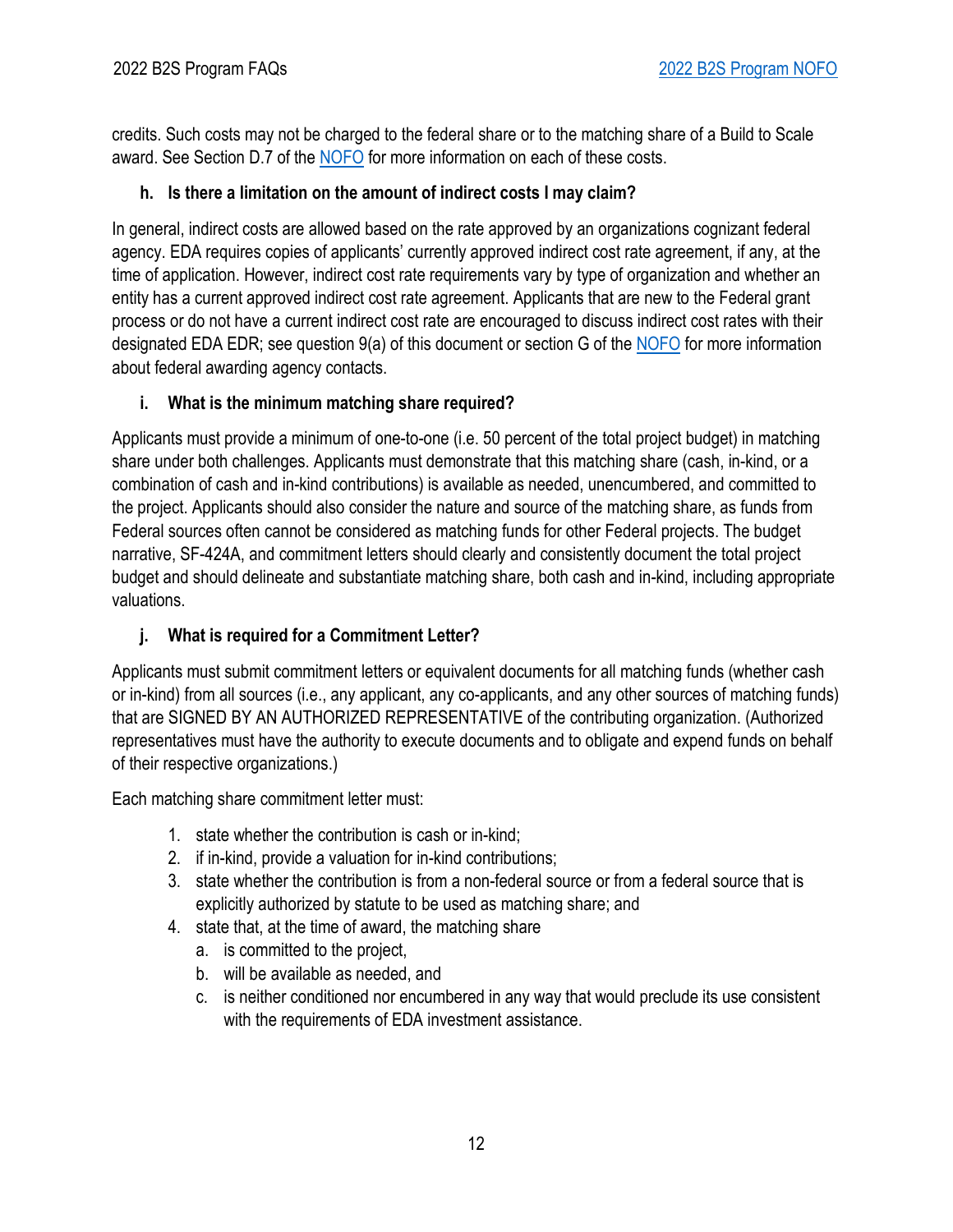### <span id="page-12-0"></span>**k. Does EDA allow program income to be considered matching share or an addition to the award?**

Because EDA requires that matching share must be available as needed, unencumbered, and committed at the time of award, EDA does not allow program income to be considered as matching share (i.e., matching share cannot consist of funds that may be collected at a future date).

#### <span id="page-12-1"></span>**l. What costs are unallowable under this competition?**

Allowable costs incurred are subject to 2 CFR 200, subpart E. Section D.7. of the NOFO describes how certain costs pertaining to construction, equity investments & loans, subsidies to participant firms, advertising & marketing costs, internships & wages/stipends, and cloud service credits are not allowed to be charged to the federal share or to the matching share of a Build to Scale award.

#### <span id="page-12-2"></span>**m. Regarding the 1:1 matching share minimum: we have members donate on a yearly basis to gain access to our recommendations and events. Would this qualify as match under this program?**

EDA requires matching funds to be committed, available, and unencumbered. This means that realized donations would qualify, but unrealized donations would not.

#### <span id="page-12-3"></span>**n. May funds from other federal financial assistance awards serve as matching funds under this program?**

Funds from other federal financial assistance awards can serve as matching share funds **only if authorized by statute**, which may be determined by EDA's reasonable interpretation of the statute. Identify the authorizing statute in the matching funds commitment letter when you submit your application. If you are interested in using other federal award funds as a source of matching funds, please contact OIE at [oie@eda.gov](mailto:oie@eda.gov) to determine the eligibility of these funds.

#### <span id="page-12-4"></span>**o. Can we use Department of the Treasury State and Local Fiscal Recovery Funds (SLFR Funds) as matching funds for a Build to Scale application?**

Yes, subject to the following limitations: Only the portion of an applicant's SLFR Funds that is available for "the provision of government services" may be used as match on an EDA award. That amount is determined in accordance with [Treasury's recently published regulations](https://home.treasury.gov/policy-issues/coronavirus/assistance-for-state-local-and-tribal-governments/state-and-local-fiscal-recovery-funds) and is based on a state or locality's reduction in revenue due to the COVID-19 public health emergency. The portion of SLFR Funds that is not available for the provision of government services may not be used as match. Applicants should direct questions regarding calculating the government services portion of their SLFR Funds to the Treasury; EDA cannot assist with that calculation.

All applicants seeking to apply SLFR Funds to the local share must certify in their match letter to EDA that (1) there are sufficient government services funds available and (2) the pledged funds are committed to the EDA project. Applicants must also agree that if SLFR Funds subsequently become unavailable for any reason that they will replace those funds with other allowable sources of local match. Please note that under Treasury's regulations, all SLFR Funds must be obligated by December 31, 2024 and expended by December 31, 2026.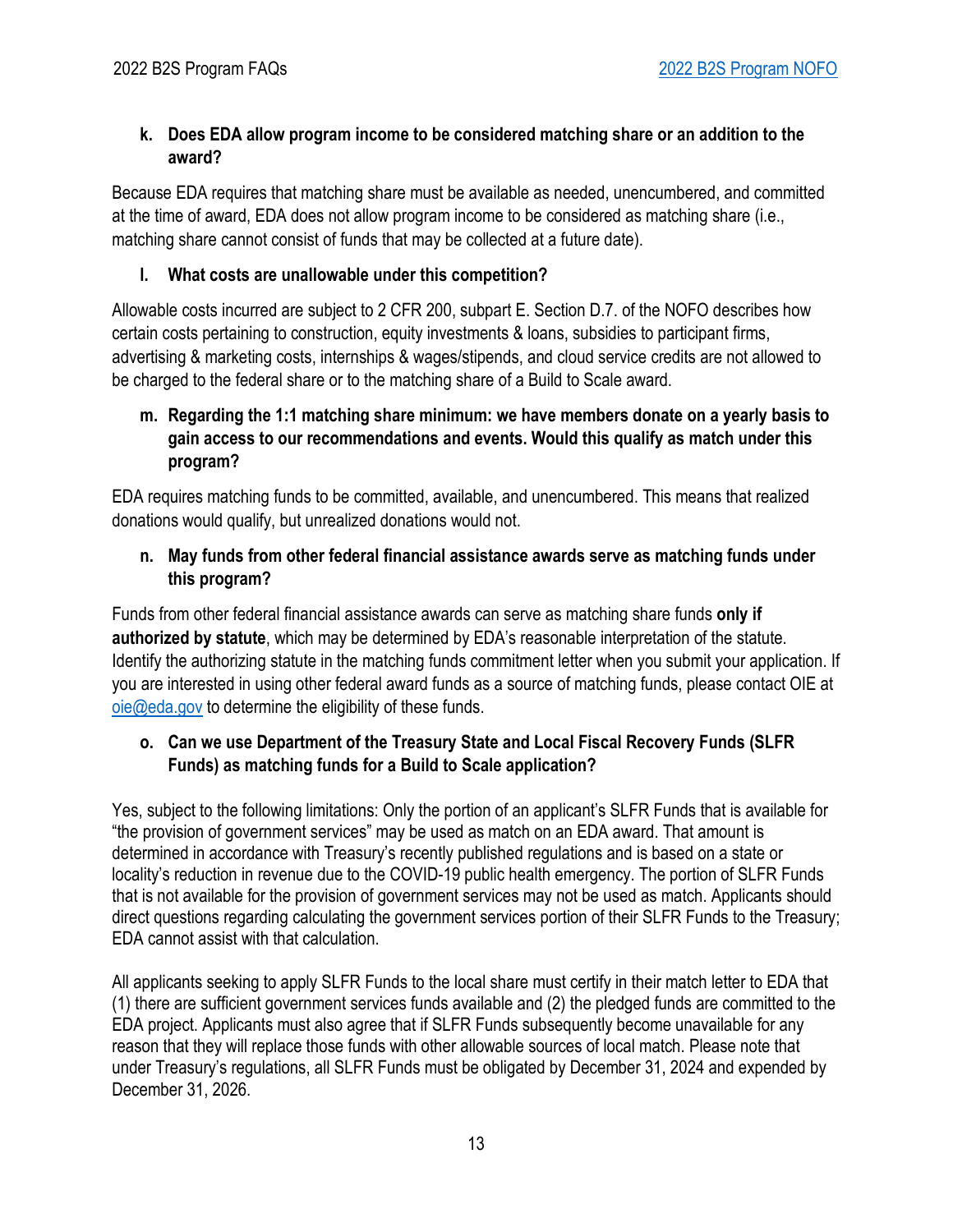## <span id="page-13-0"></span>**p. May providers of matching share serve as contractors under an award?**

As provided in section C.2. of the NOFO, a provider of matching share, including an entity providing cash or in-kind contributions, may not serve as a contractor under an award for which it provides matching share. Thus, an entity providing matching share may not be paid with award funds to provide goods or services to the award recipient.

## <span id="page-13-1"></span>**q. May unrecovered indirect costs count towards the required matching share?**

In accordance with 2 CFR 200.306(c), unrecovered indirect costs may only be applied toward the matching share with EDA's prior approval, and therefore applicants seeking to apply unrecovered indirect costs to the matching share should seek EDA's guidance early in the application process.

## <span id="page-13-2"></span>**r. Are matching funds subject to grant usage restrictions?**

Non-Federal matching funds are governed by the same requirements as Federal/EDA funds, including the requirements outlined in question 1(b).[8](#page-13-8)

### <span id="page-13-3"></span>**s. Our matching funds are coming from a source that approves funding on an annual basis. Are we able to indicate on the commitment letter that funding will be approved annually? If so, what sort of documentation should be provided to show that the funding is available?**

EDA requires matching funds to be committed, available, and unencumbered at the time of application. Therefore, only funds that have been committed at the time of application can count towards match. Because funding levels and allocations can change by year, funding that would be approved annually (rather than at the time of application) would not count towards match.

# <span id="page-13-4"></span>**t. Is a budget template available and am I required to use it?**

An optional budget template is provided at https://www.eda.gov/oie/buildtoscale/ under "RESOURCES". Applicants are not required to use the budget template.

# <span id="page-13-5"></span>**u. Can EDA funds be used for a prize competition among program participants?**

No, prizes and stipends given directly to program participants are not an allowable use of B2S program funds.

# <span id="page-13-6"></span>**5. ADDITIONAL INFORMATION ON USE OF AWARD FUNDS**

# <span id="page-13-7"></span>**a. Can a B2S Program grant capitalize a lending program or a seed fund?**

EDA funds awarded under either B2S Program challenge cannot be used to capitalize a lending program or a seed fund (i.e., EDA funds and matching funds cannot be used to invest in startups or any other companies). The technical assistance and operational costs funded by EDA can jumpstart the creation or expansion of a seed fund by funding operations to raise capital for a fund, to market the fund to potential startups and investors, and to educate potential seed fund investors.

<span id="page-13-8"></span><sup>8</sup> See Subpart E of the Uniform Guidance.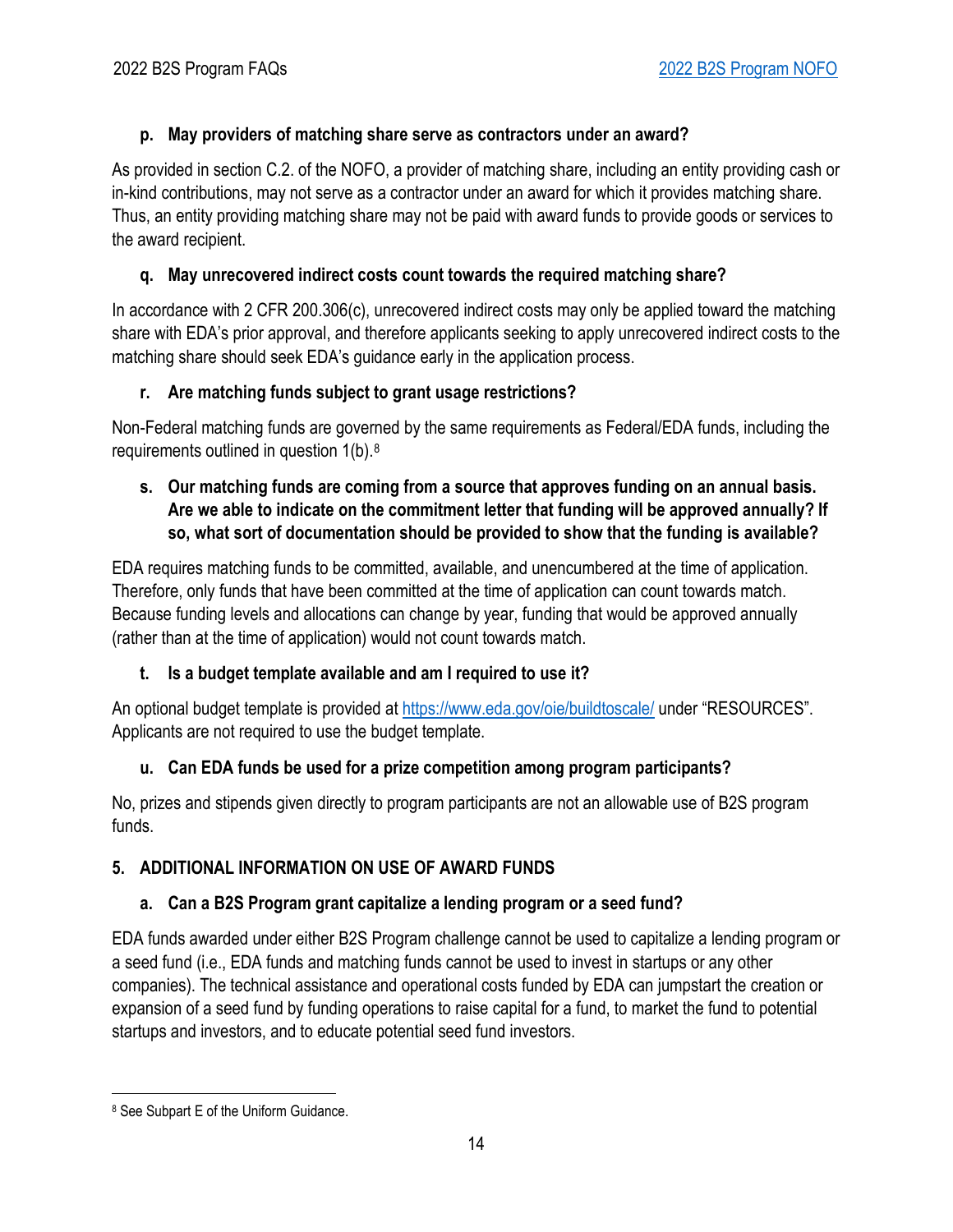### <span id="page-14-0"></span>**b. May award funds be transferred to companies served under an award?**

Awards made under either challenge may only fund operational and programmatic costs related to developing and supporting regional innovation initiatives. Award funds may not be transferred directly to companies (i.e., startups and individuals) being served by the applicant organization, and award funds may not be used to subsidize such companies' expenses that are unrelated to program activities, including general operating expenses.

### <span id="page-14-1"></span>**6. APPLICATIONS**

## <span id="page-14-2"></span>**a. How are applications reviewed?**

Applications will be reviewed based on the process and evaluation criteria outlined in section E of the NOFO.

## <span id="page-14-3"></span>**b. When is the deadline for submission and where do I submit the application?**

Applications should be submitted electronically via www.grants.gov (Grants.gov) and must be received by 11:59 p.m. Eastern Time on Monday, June 13, 2022.

EDA will not accept paper, facsimile or email transmissions of applications for this program except as provided in the NOFO. Applications received after the applicable closing date and time will not be considered for funding

### <span id="page-14-4"></span>**c. Where can I access the most up-to-date State Single Point-of-Contact (SPOC) list related to Executive Order 12372, "Intergovernmental Review of Federal Programs"?**

The most recent list is available at https://www.whitehouse.gov/wp-content/uploads/2020/04/SPOC-4-13- 20.pdf. Note that "States that are not listed on [the Intergovernmental Review (SPOC List)] page have chosen not to participate in the intergovernmental review process, and therefore do not have a SPOC. If you are located within a State that does not have a SPOC, you may send application materials directly to a Federal awarding agency."

## <span id="page-14-5"></span>**d. How many letters of support from State or a political subdivision of a State are necessary if I'm applying as part of a consortium?**

Generally, only one letter will be necessary so long as the letter demonstrates that the applicant's or coapplicant's application is supported by a State or a political subdivision of a State (e.g., a county or a municipality) that encompasses all or a substantial portion of the region served by the project.

# <span id="page-14-6"></span>**7. AWARD NOTIFICATION**

# <span id="page-14-7"></span>**a. When and how will applicants be notified of application results?**

All applicants should expect to receive grant award notification approximately 90-120 days from the application close data set forth in the NOFO. OIE will notify applicants via email using the email addresses provided for the authorized representative and application point-of-contact on the SF-424 form.